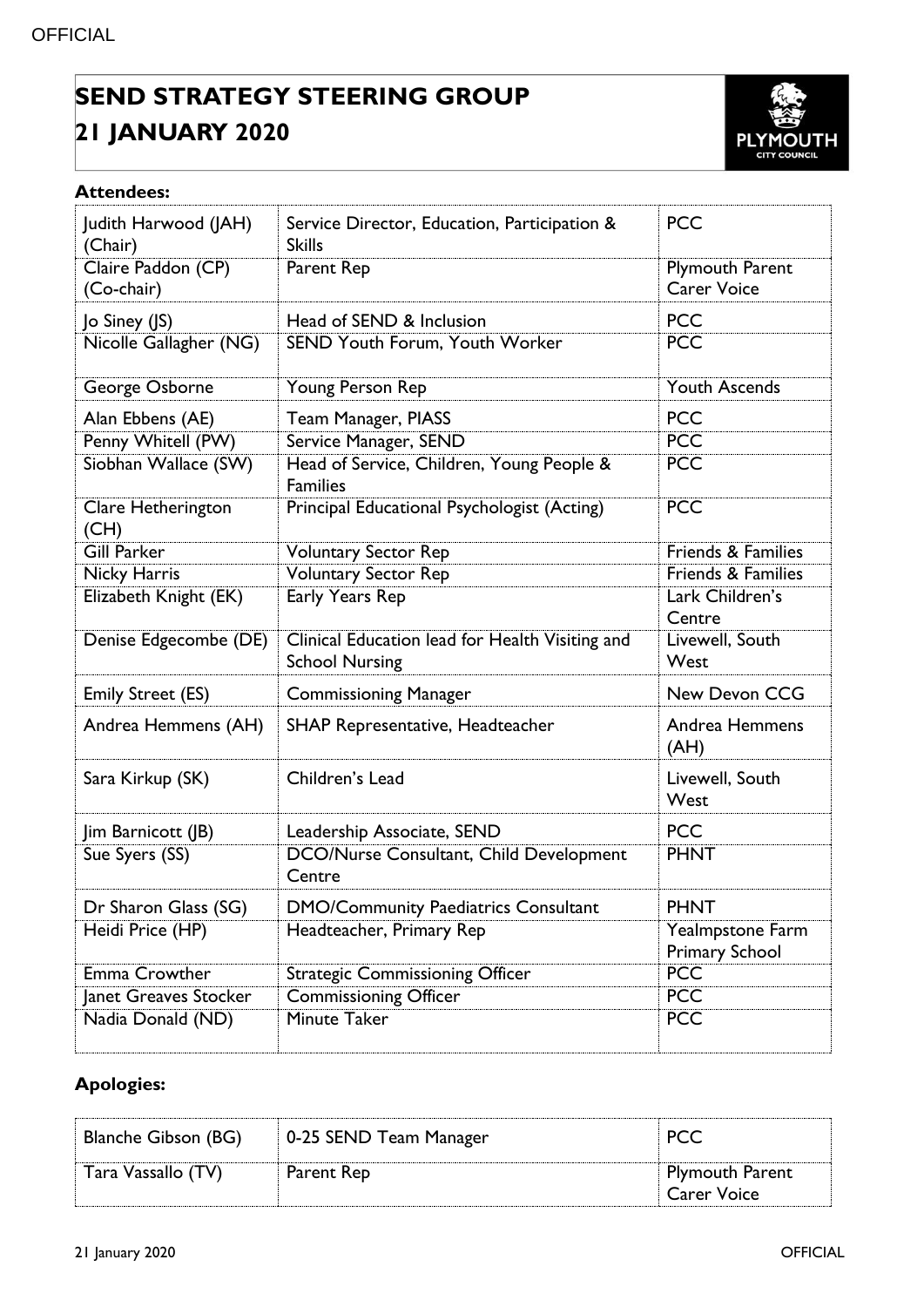| Tracy Clasby (TC) | <b>Locality Manager</b>                    | Livewell, South<br>West |
|-------------------|--------------------------------------------|-------------------------|
| Tracy Tucker (TT) | <b>Childrens Centre Rep</b>                | Barnardo's              |
| Claire Bond (CB)  | <b>Plymouth Pluss</b>                      | <b>Pluss</b>            |
| Jayne Blood (JB)  | <b>CAMHS, Service Manager</b>              | Livewell                |
| Karen Dorow (KD)  | Director of Faculty, City College Plymouth | Post 16 Provider        |

| Item | <b>Notes</b>                                                                                                                                                                                                                                                                                                                                                                                                                                                                                                                                                                                                                                                                                      | <b>Action</b> |
|------|---------------------------------------------------------------------------------------------------------------------------------------------------------------------------------------------------------------------------------------------------------------------------------------------------------------------------------------------------------------------------------------------------------------------------------------------------------------------------------------------------------------------------------------------------------------------------------------------------------------------------------------------------------------------------------------------------|---------------|
| Ι.   | <b>WELCOME, INTRODUCTIONS &amp; APOLOGIES</b>                                                                                                                                                                                                                                                                                                                                                                                                                                                                                                                                                                                                                                                     |               |
|      | As above.<br>JAH welcomed George Osborne as the new young person rep and<br>Gill Parker and Nicky Harris from Friends & Families.                                                                                                                                                                                                                                                                                                                                                                                                                                                                                                                                                                 |               |
| 2.   | <b>MINUTES FROM PREVIOUS MEETING &amp; ACTIONS</b><br><b>ARISING</b>                                                                                                                                                                                                                                                                                                                                                                                                                                                                                                                                                                                                                              |               |
|      | Minutes agreed as an accurate representation of the meeting.                                                                                                                                                                                                                                                                                                                                                                                                                                                                                                                                                                                                                                      |               |
| 3.   | <b>PPCV UPDATE</b>                                                                                                                                                                                                                                                                                                                                                                                                                                                                                                                                                                                                                                                                                |               |
|      | Planning for conference on Wednesday 13 May has commenced.<br>Discussion regarding talks for the event:-<br>Access update<br>Employment Pathways and Post 16 options - help families to<br>$\bullet$<br>make decisions regarding work experience etc.<br>Improvement of Annual Reviews - seeking discussions with<br>families<br>Graduated approach<br>Inclusion award – Being launched on Monday 16 March. Invitations<br>will be sent to education, health, voluntary sector and partners.<br>Looking to create a charter of values and the first meeting will be an<br>initial conversation to look at the shared values. Part 2 of this will be<br>an accredited award across the local area. |               |
| 4.   | YOUTH ASCENDS                                                                                                                                                                                                                                                                                                                                                                                                                                                                                                                                                                                                                                                                                     |               |
|      | Event recently took place at City College. Young people were filmed<br>to gain their views on the event. Have reviewed the Enhanced<br>Transition document and have provided feedback. Have recently met<br>with EC and PW. Topics of discussion have been mental health and<br>linking with CAMHS.<br>Celebration of participation event taking place on 13 March with<br>Martin Bull attending with a minister. Linking with Dave McCauley<br>regarding an engagement event.                                                                                                                                                                                                                    |               |
| 5.   | <b>STRATEGIC THEME: PREPARING FOR ADULTHOOD &amp;</b>                                                                                                                                                                                                                                                                                                                                                                                                                                                                                                                                                                                                                                             |               |
|      | <b>POST 16 PROVISION</b>                                                                                                                                                                                                                                                                                                                                                                                                                                                                                                                                                                                                                                                                          |               |
|      | Transition Project Exec - Chaired by JAH with a wide range of<br>representatives. This group covers all young people with additional                                                                                                                                                                                                                                                                                                                                                                                                                                                                                                                                                              |               |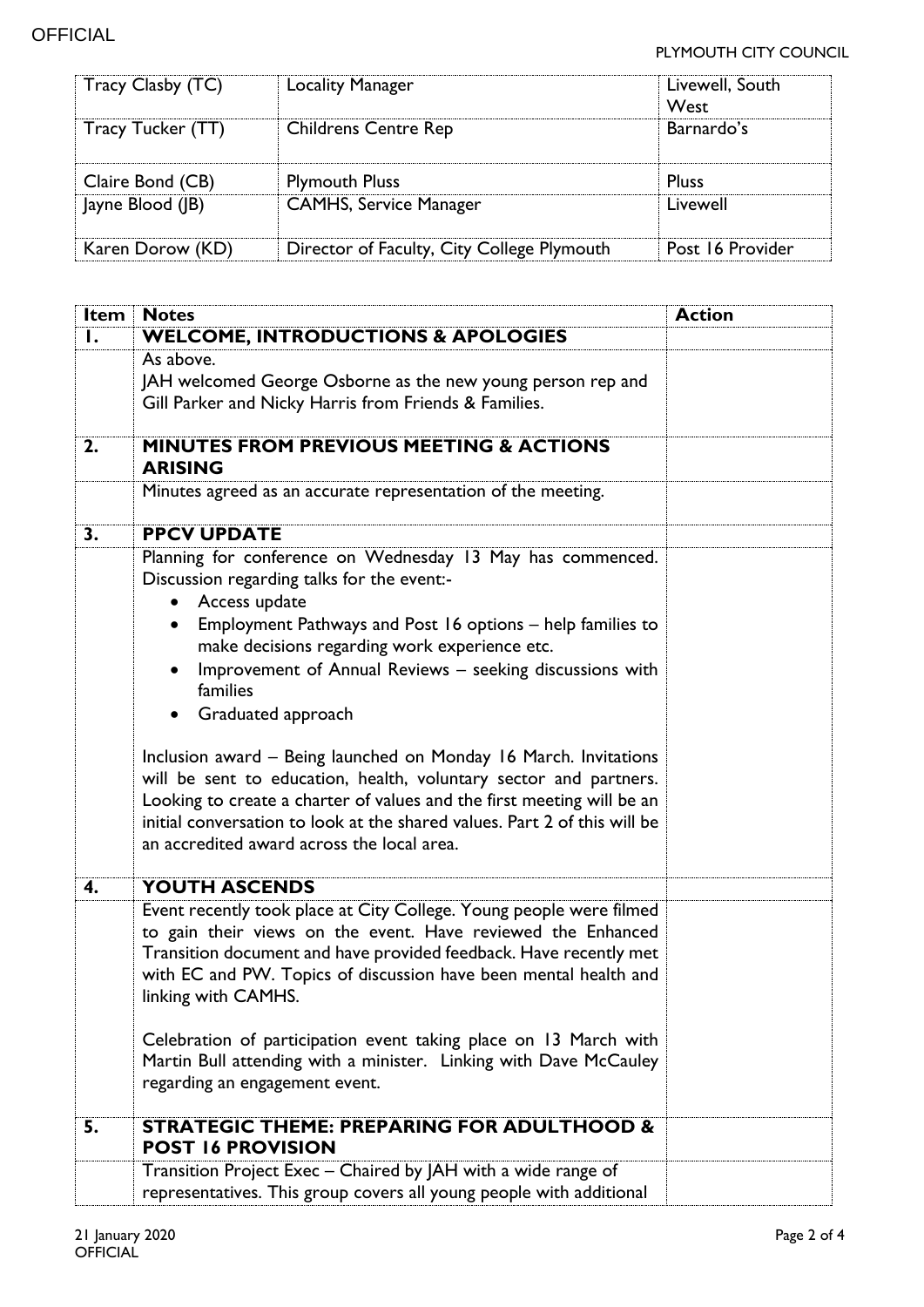|    | support and is responsible for the 14-25 commissioning plan and is<br>responsible for delivering the action plan for Preparing for<br>Adulthood.<br>The action plan has 5 workstreams:-<br>1. Vulnerable young people/adults<br>2. Further develop/improve the support offer and Post 16<br>education/training market leading to employment<br>3. SEND Local Offer (14-25 Offer)<br>4. Health & Social Care Transition Planning<br>5. Transition planning for Care Leavers<br>City College have a positive offer across SEND and also Eat that<br>Frog who offer small bespoke packages for up to 22 young people.<br>The Skills Group are looking to develop their SEND offer<br>commencing September 2020. Developing links with SENCO's to |                                                 |
|----|-----------------------------------------------------------------------------------------------------------------------------------------------------------------------------------------------------------------------------------------------------------------------------------------------------------------------------------------------------------------------------------------------------------------------------------------------------------------------------------------------------------------------------------------------------------------------------------------------------------------------------------------------------------------------------------------------------------------------------------------------|-------------------------------------------------|
|    | understand the employment offers available. Training also taking<br>place for foster carers to understand their role.                                                                                                                                                                                                                                                                                                                                                                                                                                                                                                                                                                                                                         |                                                 |
|    | The champion's model is a key element of the Local Offer. 3<br>sessions have been held to date which have been successful. Aim is<br>to make professionals aware of how to navigate the Local Offer to<br>support families. This is also open to PPCV and Friends & Families.                                                                                                                                                                                                                                                                                                                                                                                                                                                                 | <b>Contact ND to</b><br>book on to a<br>session |
|    | Health & Social care planning - Planning for complex needs and<br>special schools. Nurses meet to plan in advance with the aim to get<br>adult assessments in place on time. There are already processes in<br>place regarding equipment. Issues arise where there is no direct link<br>across when there is a different transition criteria. ES asked if there<br>is anything that commissioners can do to assist with this. It was felt<br>that this would be difficult due to the differing service criteria.<br>Service specification is being refreshed as there is not one person<br>who holds a case in adults as they do in children's.                                                                                               | <b>ES/SS to discuss</b><br>further to unpick    |
| 6. | <b>DMO/DCO UPDATE</b><br>Designated Officers for SEND are working as a virtual team to                                                                                                                                                                                                                                                                                                                                                                                                                                                                                                                                                                                                                                                        |                                                 |
|    | meet the statutory and health needs of children and young people<br>across Devon, Plymouth and Torbay. There are common key<br>challenges, in particular the quality and timeliness of EHCP's.<br>Currently assisting Devon with their statement of action response<br>following their local area SEND inspection. The roles and<br>responsibilities of designated officers are currently being reviewed<br>and the handbook from Council for Disabled Children is being used<br>as a reference point. Paper highlights the examples of good practice<br>locally and the challenges and opportunities for 2020.                                                                                                                               |                                                 |
|    | Discussion regarding 20 week timescales for completion of EHCP's.<br>Message from the DFE is that we should be 80% compliant. PW is<br>confident that our percentage rate is increasing. Discussions taking<br>place regarding the length of time is takes to accept a plan once it<br>has been submitted onto the portal.                                                                                                                                                                                                                                                                                                                                                                                                                    |                                                 |